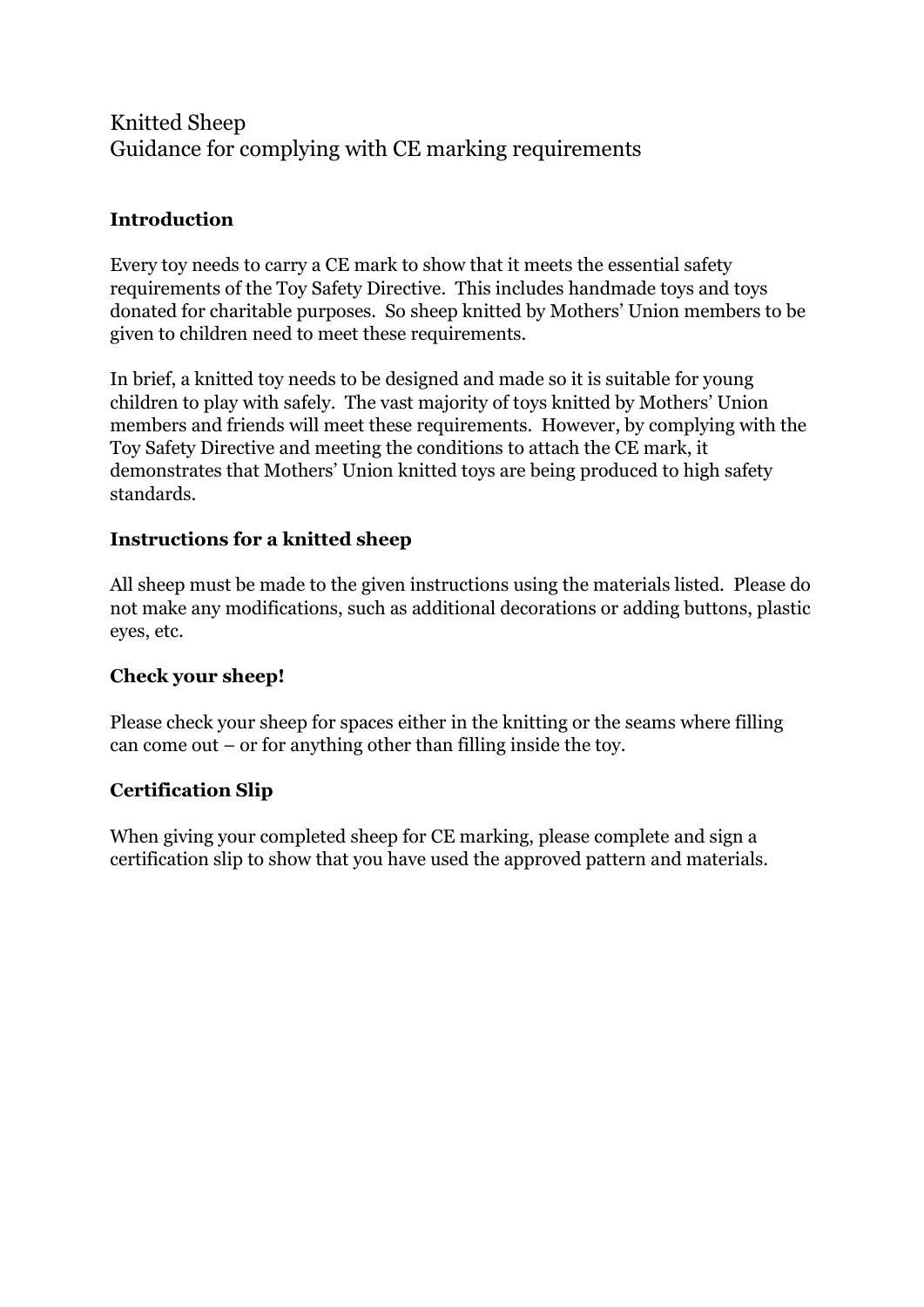### **Knitted Sheep Pattern**

#### **Materials**

Washable double knitting yarn: approximately 8g cream colour and 4g grey colour

All knitting yarn **must** meet the BS EN71-3 standard. This is not shown on knitting yarn labels. However, all knitting yarn sold by *Hobbycraft* meets this standard. *Hobbycraft* sell online [\(www.hobbycraft.co.uk\)](http://www.hobbycraft.co.uk/) and have stores across Britain [\(www.hobbycraft.co.uk/storefinder\)](http://www.hobbycraft.co.uk/storefinder)

Please avoid 'tinsel' yarns, those with attached sequins or mohair style yarns with fibres that pull off.

3mm knitting needles (UK size 11)

New polyester filling conforming to BS1425 (for cleanliness) and BS5852 (for flammability). This is also available from *Hobbycraft*.

Black Wool or embroidery thread

#### **Tension**

26st and 36 rows to 10cm over stocking stitch on 3mm needles While the finished size is not important, the stitches should be close together so that when the finished toy is stuffed, the filling does not come out through gaps in the stitches.

#### **Abbreviations**

T&D: break yarn leaving a long end, thread through stiches on the needs, draw up tightly and secure.

K2tog: Knit 2 stitches together

P2tog: Purl 2 stitches together

#### **Instructions**

*Body (make one)* With cream yarn, cast on 15 stitches and knit 2 rows. Next row: increase in every stitch (30 sts). Knit 37 rows Next row: (K2 tog) to end (15 sts) Knit 1 row. Cast off.

*Head (make one)* With cream yarn, cast on 14 stitches and knit 2 rows. Next row: increase in every stitch (28 sts) Knit 4 rows. Change to grey yarn and purl 1 row. Next row: (K2 K2tog) to end (21 sts)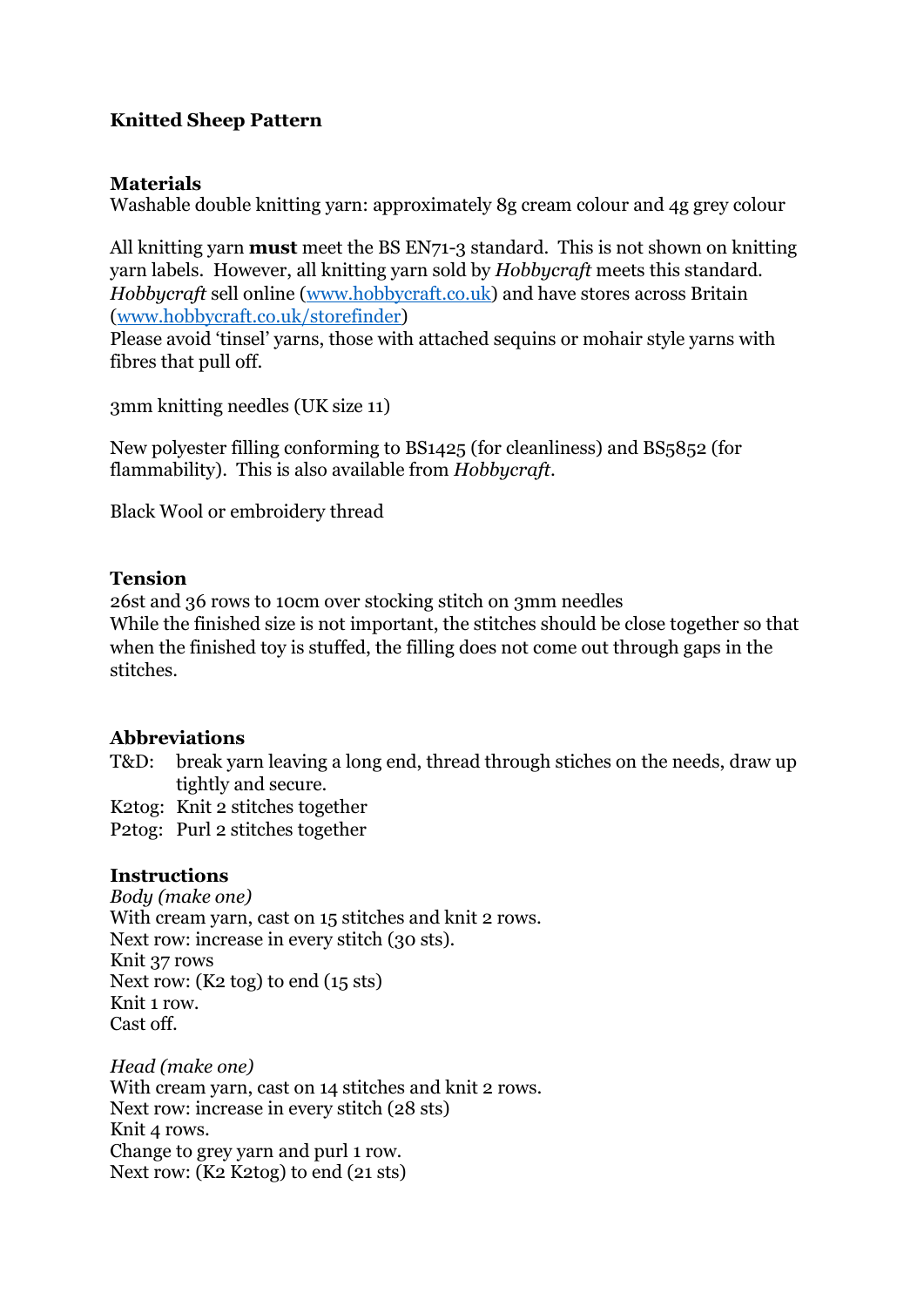Purl 1 row. Next row: (K1 K2tog) to end (14 sts) Purl 1 row. Next row: (K2tog) to end (7 sts). T&D.

*Legs (make four)* With grey yarn, cast on 10 stitches and work 9 rows in stocking stitch (one row knit and one row purl). Next row: (P2tog) to end (5 sts) T&D

*Ears (make two)* With grey yarn, cast on 4 stitches. Cast off.

*Tail (make one)* With cream yarn, cast on 6 stitches. Cast off.

*To make up:*

Fold body in half and stitch, joining the cast on and cast off edges and one end of the body.

Stuff firmly, then join the opening.

Join the head seam, leaving the cast on edge open. Stuff firmly, position and sew onto body.

Join the leg seams, leaving cast on edges open. Stuff firmly, then sew in place. Sew ears to the side of the head and embroider eyes with black yarn.

Attach tail to the back of the sheep.

September 2017